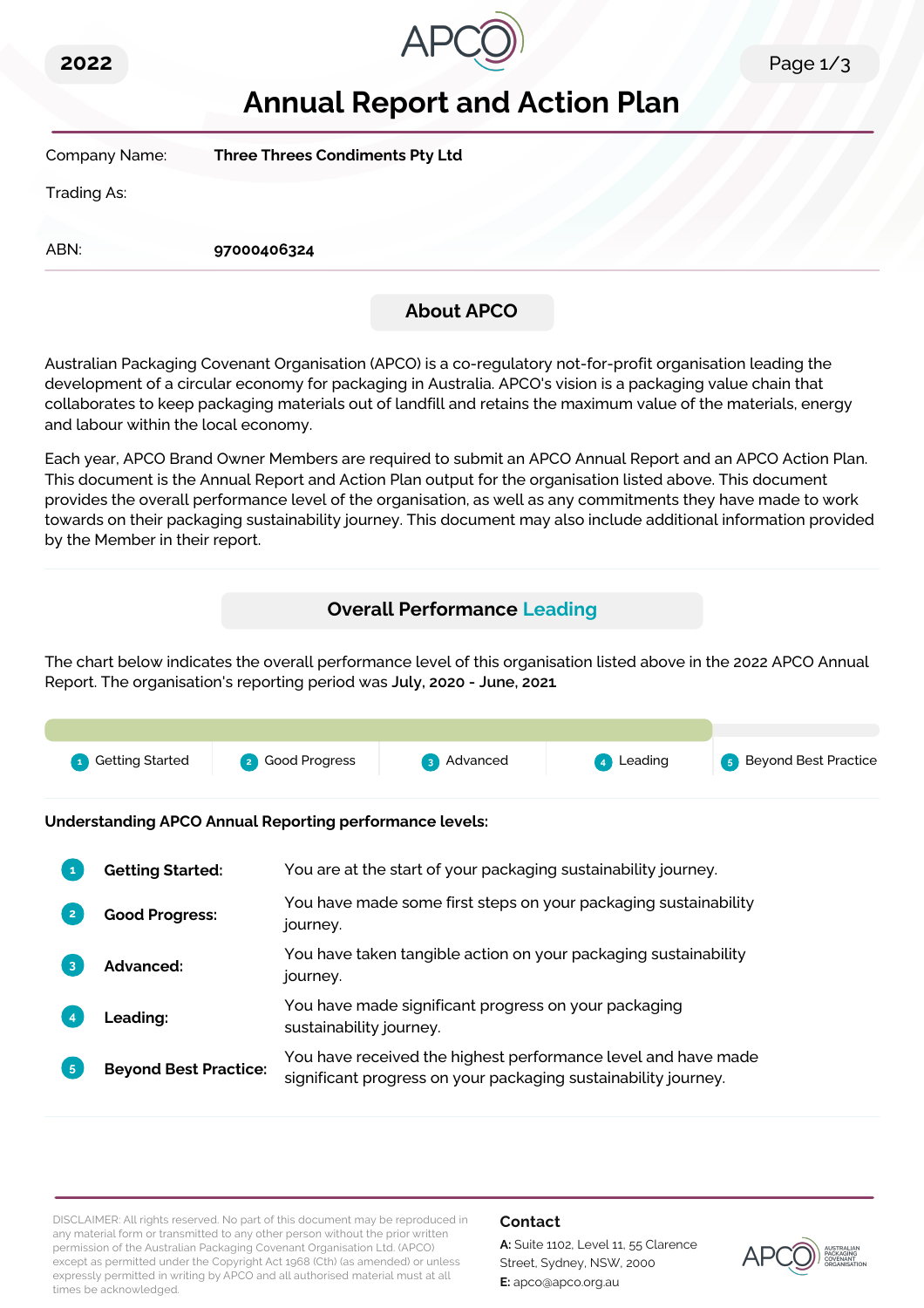

## **APCO Action Plan Commitments**

For each of the Packaging Sustainability Framework criteria listed below, a description is provided along with the commitments made by the organisation in their APCO Action Plan.

### Criteria 1:

### **Governance & Strategy:**

This criteria considers actions to integrate packaging sustainability into business strategies.

Develop a strategy that includes goals for packaging sustainability that addresses the Sustainable  $\bullet$ Packaging Guidelines (SPGs) or equivalent.

### Criteria 2: **Design & Procurement:**

This criteria considers actions taken to ensure that sustainability principles are considered in the design or procurement of both new and existing packaging through use of the Sustainable Packaging Guidelines (SPGs).

- Use the Sustainable Packaging Guidelines to review our packaging to identify opportunities for improvement.
- Record the outcomes of reviews or packaging using the Sustainable Packaging Guidelines so that any team member can refer back to them in future and for auditing purposes.
- Conduct packaging reviews using the SPGs for **90**% of our packaging.

### Criteria 3: **Recycled Content:**

This criteria considers actions taken to increase or optimise the amount of recycled material used by your organisation.

- Develop a policy or procedure to buy products and/or packaging made from recycled materials.
- Aim to use recycled materials in any packaging where this is feasible, including:
	- $\circ$ Primary packaging
	- Secondary packaging  $\circ$

## Criteria 4:

### **Recoverability:**

This criteria considers actions taken to improve the recovery of packaging at end-of-life and increase use of reusable packaging.

Investigate whether all of our packaging is recyclable at end-of-life and identify any gaps and  $\bullet$ opportunities for greater reuse or recycling.